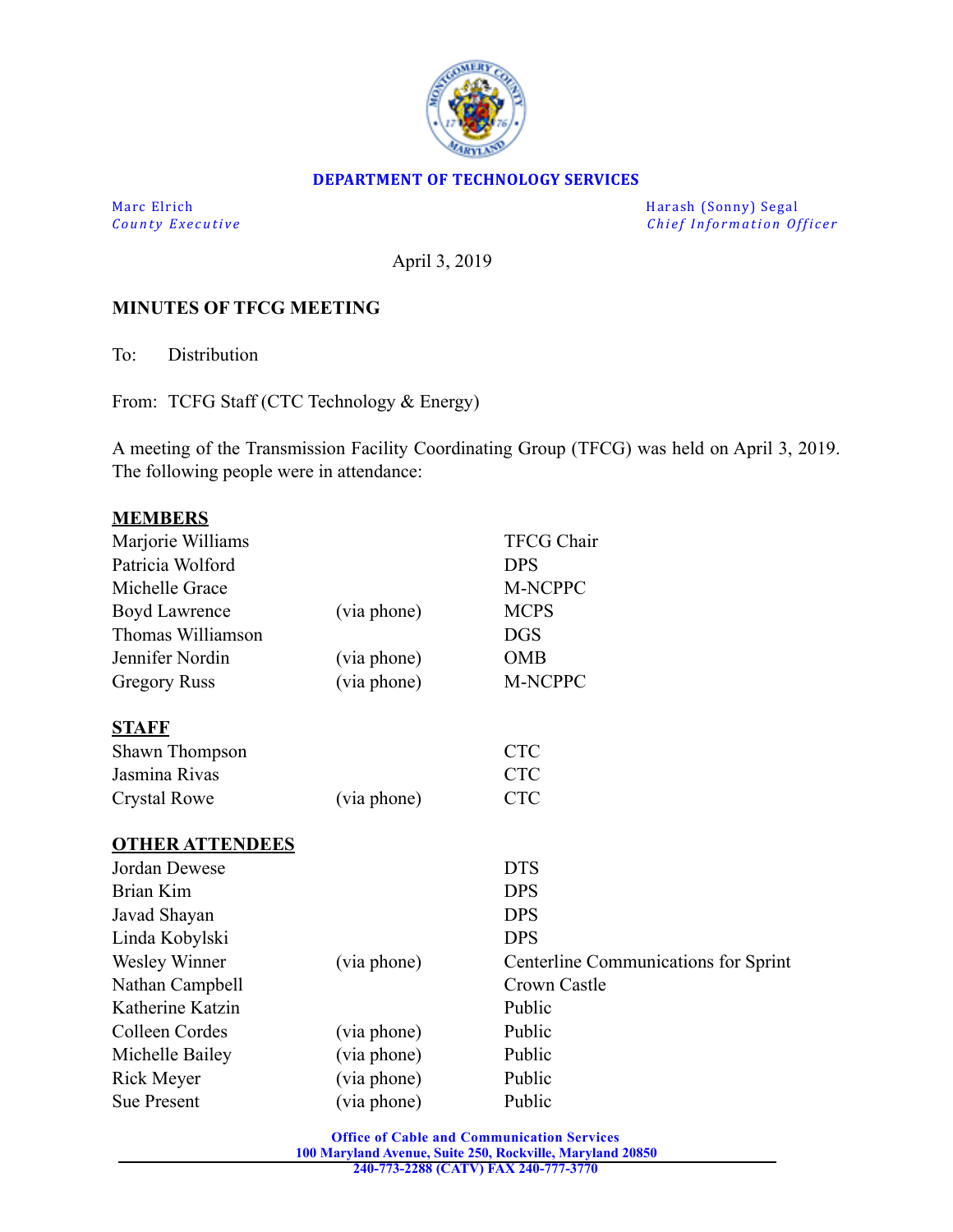Minutes of TFCG Meeting Held April 3, 2019 Page 2 of 5

Marjorie Williams opened the meeting by indicating that application #2019030744 on the consent agenda would be moved to the regular agenda due to comments and concerns expressed by Montgomery County residents.

## **Action Item: Meeting Minutes**

**Motion:** Michelle Grace moved that the March minutes be approved as written. Jennifer Nordin seconded the motion and it was unanimously approved.

#### **Action Item: Consent Agenda:**

## **Consent Agenda**

1. *Application Number:* 2019030750 *Type:* Minor Modification *Received (date):* 3/14/2019 *Revised:* 3/22/2019

*Applicant:* AT&T Wireless *Site Name/Location:* Wentworth House/5411 McGrath Blvd., Bethesda *Zoning Standard:* CR-4.0 *Property Owner:* LCOR North Bethesda Residential One, LLC *Description:* Remove 6 remote radio heads (RRH). Add six antennas and 9 RRHs at 184' on an existing 161' building. *Tower Coordinator Recommendation:* Recommended. Recommendation is subject to compliance with all applicable laws.

2. *Application Number:* 2019030751 *Type:* Minor Modification *Received (date):* 3/18/2019 *Revised:* 3/22/2019

*Revised:* 3/25/2019

*Applicant:* Sprint/Nextel *Site Name/Location: Phillips Office Building/9420 Key West Ave., Rockville Zoning Standard:* LSC-1.0 *Property Owner:* Key West III LP *Description:* Remove and replace six antennas and add three remote radio heads (RRH) at 63'/69' on an existing 53' building. *Tower Coordinator Recommendation:* Recommended. Recommendation is subject to compliance with all applicable laws.

**Motion**: Thomas Williamson moved that items #1 and #2 on the Consent Agenda be recommended. Michelle Grace seconded the motion and it was unanimously recommended.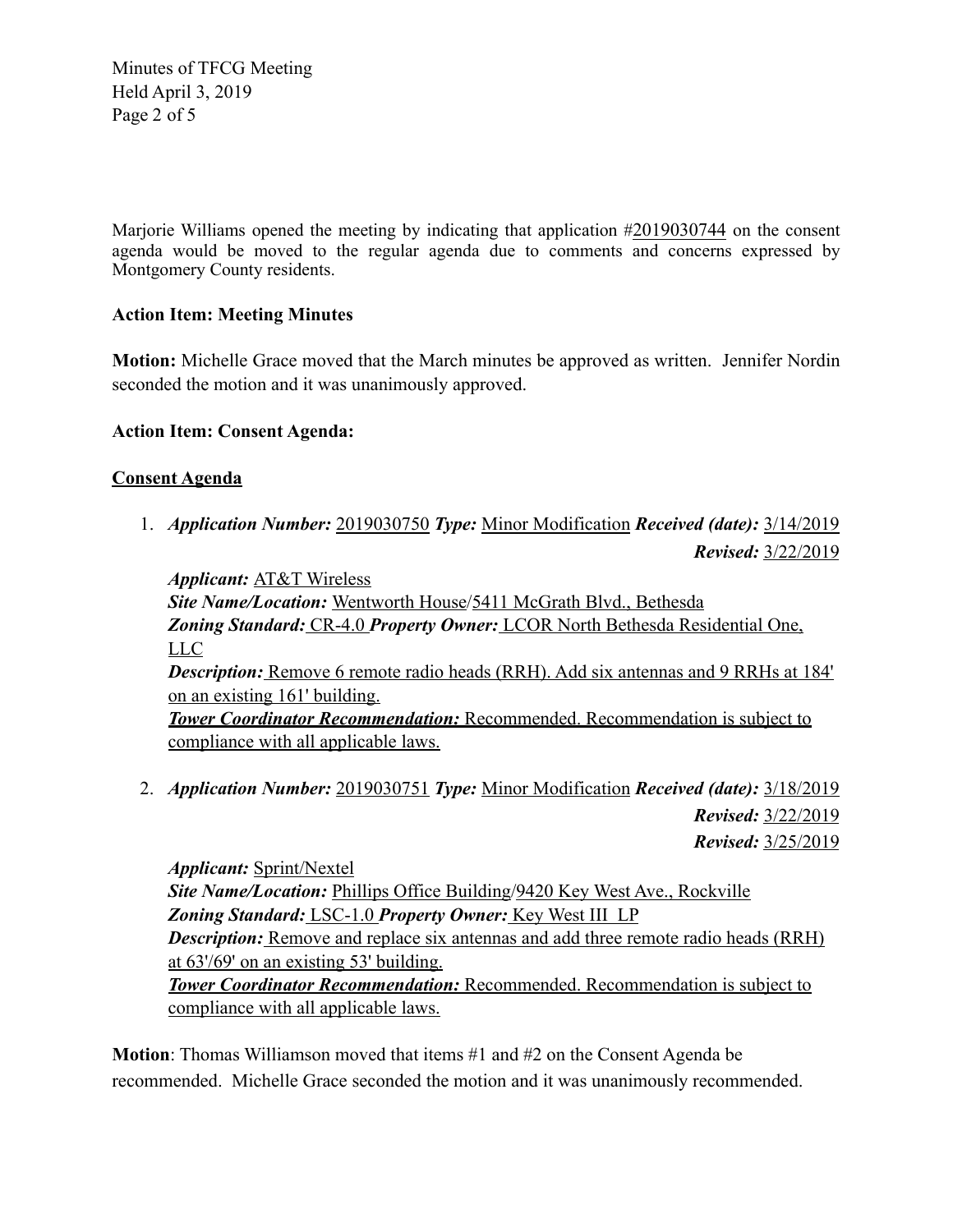Minutes of TFCG Meeting Held April 3, 2019 Page 3 of 5

# **Regular Agenda**

3. *Application Number:* 2019030744 *Type:* Minor Modification *Received (date):* 3/6/2019 *Revised:* 3/13/2019

*Applicant:* Sprint/Nextel *Site Name/Location:* Park Ritchie Apts/7600 Maple Ave., Takoma Park *Zoning Standard:* R-10 *Property Owner:* Park Ritchie LLC *Description:* Remove three antennas and three remote radio heads (RRH). Add three antennas at 148'5"/161' on an existing 140' building. *Tower Coordinator Recommendation:* Recommended. Recommendation is subject to compliance with all applicable laws.

Jasmina Rivas summarized the application and explained that this is a minor modification application for Sprint to remove and replace three antennas that are currently on this apartment building rooftop. Shawn Thompson added that the antennas that Sprint will be installing do not increase the RF exposure at the site and explained how this Sprint installation was in compliance with FCC RF emission limits. Marjorie Williams added that this application is viewed as an "eligible facilities request" under section 6409 of the Spectrum Act (See 47 CFR §1.40001).

 **Motion:** Michelle Grace moved that the application be recommended. Thomas Williamson seconded the motion and it was unanimously recommended.

4. *Application Number:* 2019010705 *Type:* Colocation *Received (date):* 1/16/2019 *Revised:* 2/4/2019 *Revised:* 2/28/2019

*Applicant:* DISH Wireless *Site Name/Location:* Suburban Propane/31 Derwood Circle, Rockville *Zoning Standard:* IM-2.5 *Property Owner:* Suburban Propane *Description:* Attach three antennas and eight remote radio heads (RRH) at 175' on an existing 215' tower. Equipment to be installed in a proposed lease area within an existing fenced compound. *Tower Coordinator Recommendation:* Recommended. Recommendation is subject to compliance with all applicable laws.

Jasmina Rivas summarized the application.

 **Motion:** Gregory Russ moved that the application be recommended. Patricia Wolford seconded the motion and it was unanimously recommended.

5. *Application Number:* 2018100517 *Type:* Colocation *Received (date):* 10/9/2018 *Revised:* 10/22/2018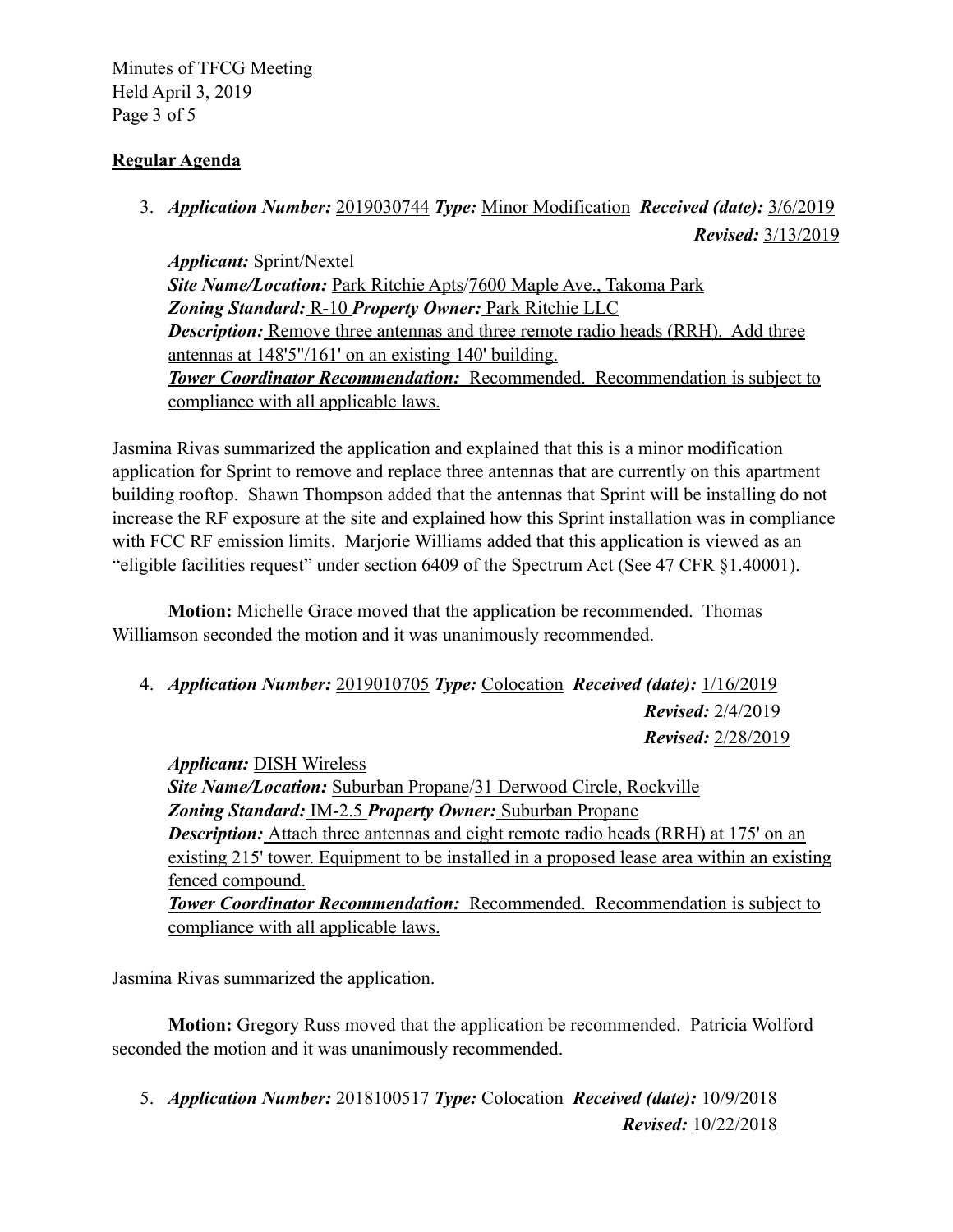Minutes of TFCG Meeting Held April 3, 2019 Page 4 of 5

*Applicant:* AT&T Wireless

*Site Name/Location:* Watkins Mill High School/10301 Apple Ridge Rd., Gaithersburg *Zoning Standard:* R-200 *Property Owner:* Board of Education **Description:** Attach six antennas and 12 remote radio heads (RRH) at 100' on a 120' monopole. Equipment to be installed within a proposed 15' x 24' compound along with a 250-gallon propane tank and a 15 kW generator. *Tower Coordinator Recommendation:* Recommended on condition the applicant obtain Board of Education approval for a lease agreement. Recommendation is subject to compliance with all applicable laws.

Boyd Lawrence briefly explained that there was no opposition from the school in terms of letting AT&T colocate on this site. He said there would be a PTA meeting on April 16<sup>th</sup> during which this installation might be a point of discussion. Mr. Lawrence reiterated that this application would be conditioned on the applicant obtaining Board of Education approval for a lease agreement. Jasmina Rivas further summarized the application.

**Motion**: Michelle Grace moved that the application be recommended. Thomas Williamson seconded the motion. Boyd Lawrence abstained from voting and all other members recommended the application.

6. *Application Number:* 2019010726 *Type:* Colocation *Received (date):* 1/31/2019 *Revised:* 3/1/2019 *Revised:* 3/13/2019

*Applicant:* AT&T Wireless *Site Name/Location: Olney Water Tank/17710 Buehler Rd., Olney Zoning Standard:* RT-12.5 *Property Owner:* WSSC **Description:** Attach nine antennas and 15 remote radio heads (RRH) at 119' on a 122' water tank. *Tower Coordinator Recommendation:* Recommended on condition the applicant provides written approval from WSSC at the time of permitting. Recommendation is subject to compliance with all applicable laws.

Jasmina Rivas summarized the application.

**Motion**: Patricia Wolford moved that the application be recommended. Gregory Russ seconded the motion and it was unanimously recommended.

7. *Application Number:* 2019030741 *Type:* Colocation *Received (date):* 3/5/2019 *Revised:* 3/19/2019 *Revised:* 3/26/2019